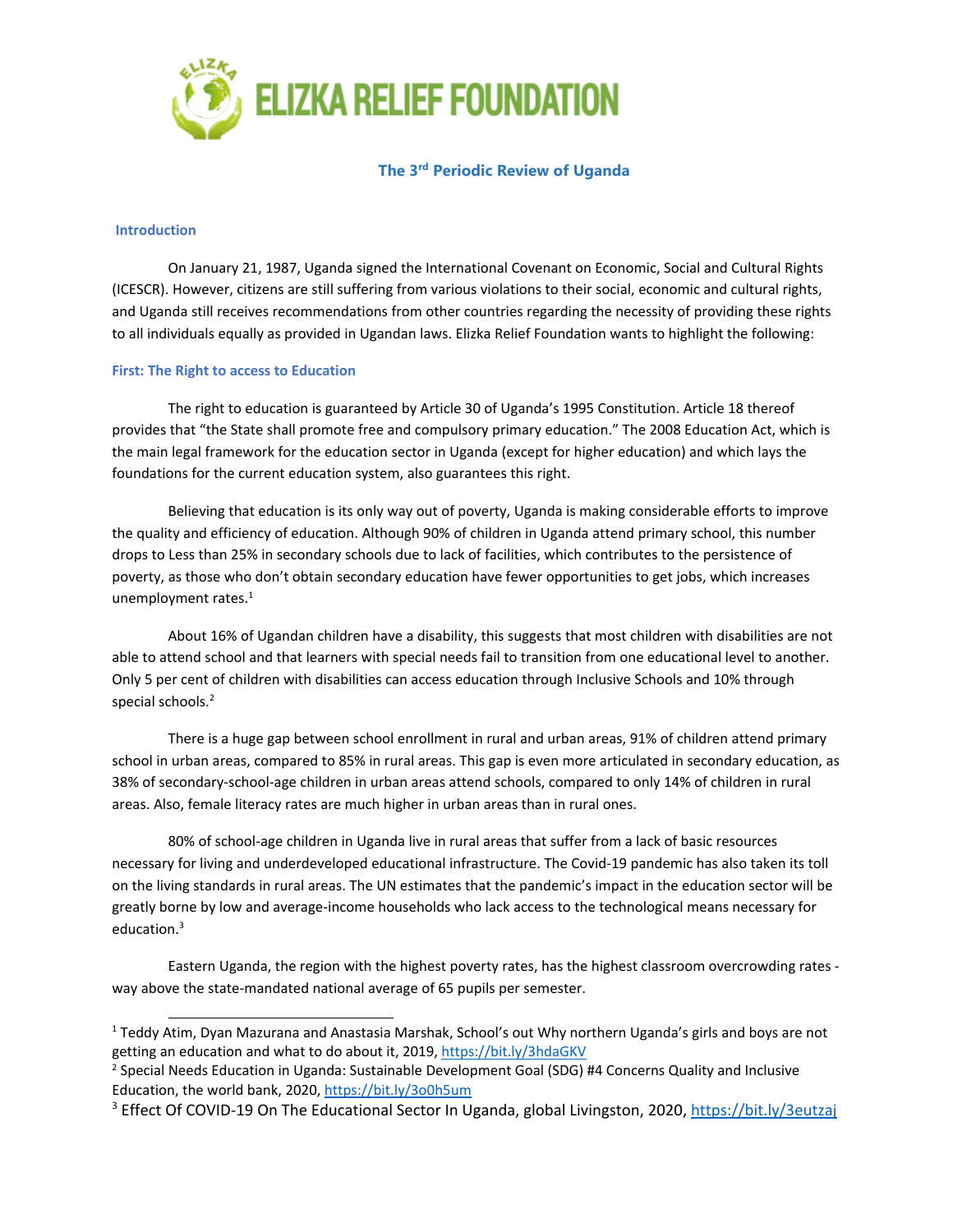

The data clearly shows that in central Uganda, classes contain 49 children, and more than 94 in northern and western Uganda, while in eastern and poorer Uganda the number of students in classes exceeds 80 students.

Also, eastern and northern parts of Uganda, which records the highest average poverty rates in the country, have the lowest student numbers with enough space to sit and write.

### **Second: The Right to Health**

Article 20 (1) of Uganda'<sup>s</sup> Constitution provides that human rights include rights that are inherent and not conferred by the state. The article imposes <sup>a</sup> duty on all bodies, government agencies, and persons to respect, promote and support every human right including health-related rights.

Uganda's biggest challenge in the health sector is the lack of resources. Although Uganda has five medical colleges and 29 schools, there is still <sup>a</sup> shortage of health care workers, with only one doctor for every 8,300 Ugandans.

70% of medical practitioners exist in urban areas where only 20% of the population lives, which means that citizens in rural areas can'<sup>t</sup> easily obtain quality health care under medical supervision, as there is only one doctor for every 22,000 people. Hospitals in rural areas also suffer from <sup>a</sup> shortage of medicines and equipment, long waiting periods, rude service, and insufficient medical staff, forcing patients to travel long distances to receive appropriate treatment.

Also, the Covid-19 pandemic has strained Uganda's fragile health care system. Intensive care units in hospitals in rural areas suffer from <sup>a</sup> lack of beds and oxygen needed for patients. 4 There is an indicator called the "Region Result" used to measure the performance of the Ugandan regions in terms of the extent of poverty against the health indicators available there. The higher the score, the better the rated performance (with zero being the lowest possible score and 100 being the highest). The northern and eastern regions scored lower than those in the central and western regions, which means that the population in regions with lower health scores that are classified as poor suffer from lower-quality health services than those in regions with better scores.<sup>5</sup>

#### **Third: The right to an adequate standard of living**

#### **a. Poverty**

Uganda is still classified as among the poorest countries in the world despite the reduction in its poverty rate, not because of the percentage of poor in Uganda, but because of individuals who live above the poverty line, whose income exceeds the global average poverty (1.9 dollars), but they do not rise to the middle class, because these people are more likely to fall below the poverty line already due to negative environmental and economic shocks. While the poverty rate has decreased over time, the proportion of Ugandans classified as not poor but vulnerable to falling below the poverty line increased. This group does not live in extreme poverty but are considered poor compared to the middle class and they are vulnerable to falling below the poverty line in the face of negative shocks, such as the effects of the Covid-19 pandemic. So, the number of poor in eastern, western and central Uganda has increased.

5 Poverty in Uganda: National and regional data and trends, 2020, file:///C:/Users/moham/Downloads/Poverty\_in\_Uganda\_-\_National\_and\_regional\_data\_and\_trends.pdf

<sup>4</sup> Halima Athumani, Uganda's Health Care System Struggling Against Second COVID Wave, voa news, 2020, <https://bit.ly/2R66jqo>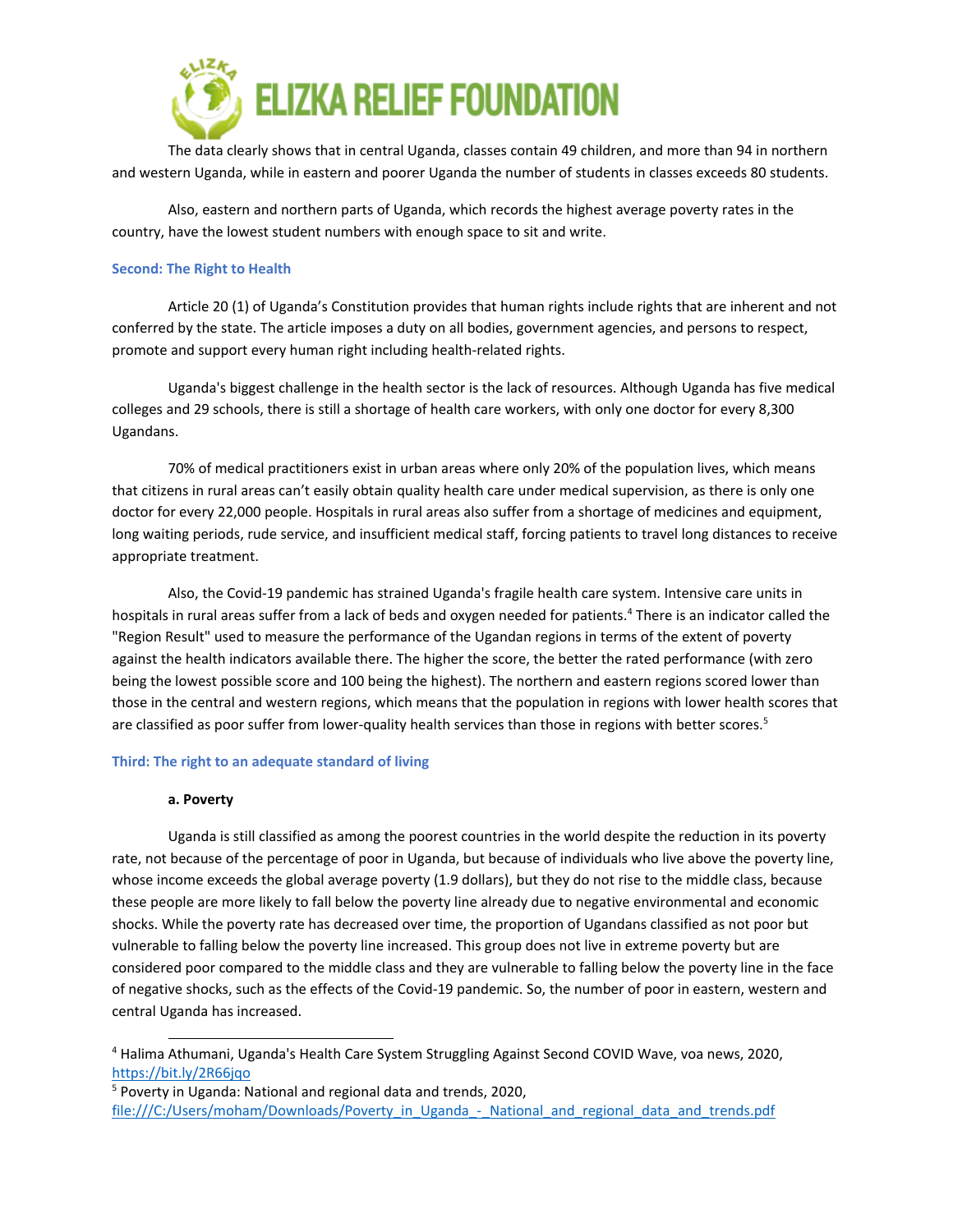

Also, the proportion of people living in poverty according to the national poverty line has increased by 1.7% between 2012 and 2017. The international poverty line measure of \$1.90 also shows an increase, with 41.7% of the population living in extreme poverty as of 2017.

There are disparities between Ugandan regions in non-economic consequences to poverty, such as the performance indicators of the education, health, water and sanitation sectors in these regions, but the national report on poverty does not show accurate numbers about these sectors and their impact on poverty in Uganda since 2014.

Uganda has experienced increasing regional inequalities since the 1990s. While extreme poverty at the national level has generally declined since the 1990s, this trend has not occurred evenly across the country. Although the northern and western regions have reported <sup>a</sup> decrease in the proportion of the population living in poverty, the eastern region has recorded an increase in poverty rates (from 24.3% in 1999/2000 to 36.7% in 2017/2018). Likewise, poverty rates have increased in the central region from 10.7% in 1999/2000 to 12.9% in 2017/2018. 6

# **B. Unemployment**

Uganda'<sup>s</sup> national unemployment rate is 9.2%, while the unemployment rate for youth aged 18-30 is 13.3%. Although high, these rates are not so far removed from global averages. Consider the European Union, where the average youth unemployment rate has hovered at 14.3% for the last few months of 2019.

But the unemployment statistics for Uganda are misleading. In reality, Ugandans, and especially young Ugandans, are highly likely to be underemployed, in precarious and non-rewarding work, or in jobs that cannot offer decent incomes. Therefore, unemployment indicators appear as if it is normal, close to global figures, and Uganda does not suffer from unemployment.

83.5% of the Ugandan population aged between 15-29 work in informal, unstable jobs, and that figure is 10% higher for young women than men.

41% of the total working-age population in Uganda are engaged in subsistence farming, which means that <sup>a</sup> substantial proportion of the workforce neither generates an income nor engages with markets.

Overall, the high prevalence of informality skews the unemployment rate, resulting in an inaccurate reflection of the realities of the Ugandan labour market.

The country is facing crucial systemic barriers that limit economic growth and job creation. Chief among these is an unfavourable business climate, characterized by an often-prohibitive cost of doing business, and limited access to start-up or scale-up capital. The poor quality of basic education also inadequately prepares youth for work, and limited infrastructure to support business operations and logistics means businesses struggle to engage with markets. 7

# **Fourth: the Right to Social Security**

<sup>&</sup>lt;sup>6</sup> UGANDA'S MULTIDIMENSIONAL POVERTY PROFILE, unicef, 2020, <https://uni.cf/3fcmmeu>

<sup>7</sup> Youth Unemployment in Uganda Has Been Misdiagnosed, the palladium group, 2020, <https://bit.ly/3fakxOO>